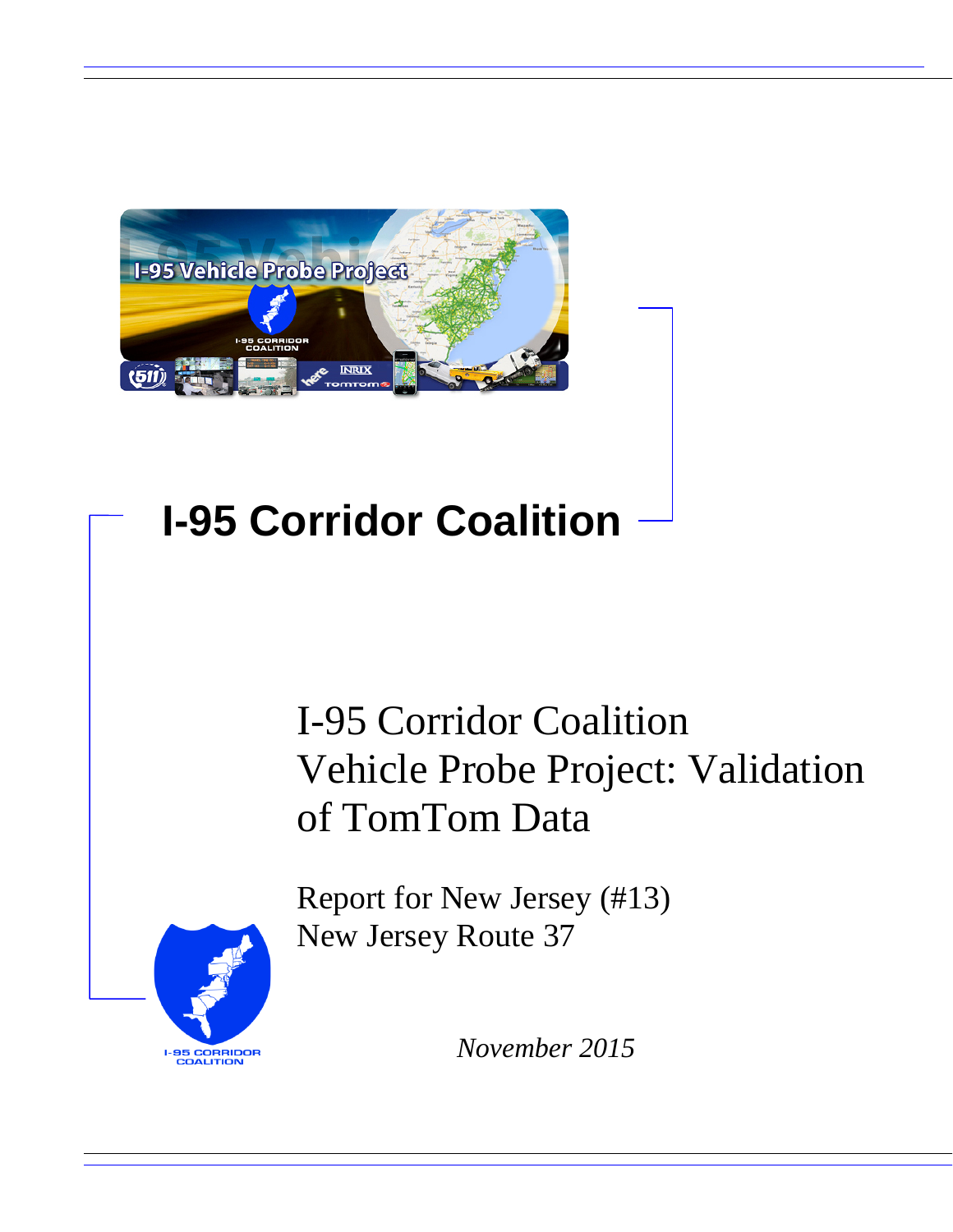# **I-95 CORRIDOR COALITION VEHICLE PROBE PROJECT VALIDATION OF TOMTOM DATA NOVEMBER 2015**

# *Report for New Jersey (#13) New Jersey Route 37*

*Prepared for:*

I-95 Corridor Coalition

*Sponsored by:*

I-95 Corridor Coalition

*Prepared by:*

Ali Haghani, Masoud Hamedi, Xuechi Zhang, Kiana Roshan Zamir, Hyoshin Park University of Maryland, College Park

#### *Acknowledgements:*

The research team would like to express its gratitude for the assistance it received from the state highway officials in New Jersey during the course of this study. Their effort was instrumental during the data collection phase of the project. This report would not have been completed without their help.

*November 2015*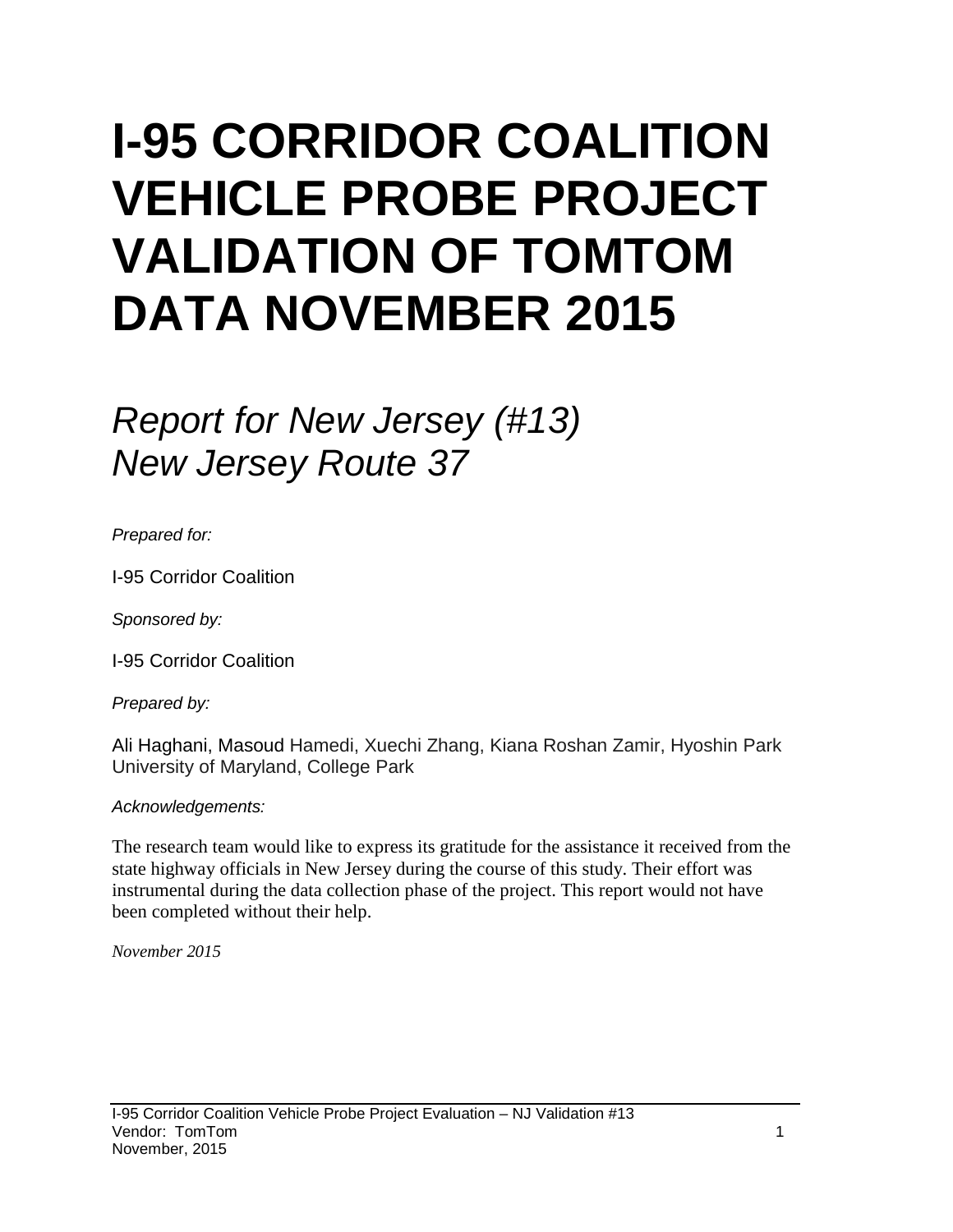## **Evaluation Results for the State of New Jersey**

## *Executive Summary*

The data from the Vehicle Probe Project is validated using Bluetooth<sup>TM</sup> Traffic Monitoring (BTM) technology on a near monthly basis. The validation of arterial data is similar to that of freeway data, however the following should be noted. The boundaries of the speed bins used for arterials are different than those used for freeways to accommodate the lower speeds on this type of corridor.

BTMs sensor were deployed at the beginning and ending points of eighteen different segments along the NJ-37 corridor. Number of lanes varies between 2 and 3 per direction with average signal density of 1 signal per mile. Average Annual Daily Traffic (AADT) along the corridor is 37, 550 and the speed limit is 50 MPH.

The Bluetooth sensor deployment covers the range from NJ-35 to Colonial Dr. along NJ-37. Travel time data was collected for both directions along the arterial, between June 30 and July 12, 2015. The dataset collected represents approximately 2,923 hours of observations along 18 arterial segments, totaling approximately 23 miles. The total number of effective five-minute travel time samples observed was 35,076. Due to data quality considerations, seven segments were dropped from final validation.

ES Table 1, below summarizes the results of the comparison between the BTM reference data and the TomTom data for arterial segments during the above noted time period. As shown, the average absolute speed error (AASE) was within specification in all speed bins when compared with the Standard Error of the Mean (SEM) Band. The Speed Error Bias (SEB) was within specifications for speed bins 0-15 MPH, 25-35 MPH and >35 MPH when compared with the Standard Error of the Mean (SEM) Band. Although the data are compared to these specifications, caution should be used when using probe data on arterial roadways. Other factors including signal density and traffic volume should be considered.

| <b>ES Table 1 - New Jersey Evaluation Summary for Arterial</b> |                                                |                         |                                                                                                                                                                       |            |        |          |  |  |  |
|----------------------------------------------------------------|------------------------------------------------|-------------------------|-----------------------------------------------------------------------------------------------------------------------------------------------------------------------|------------|--------|----------|--|--|--|
|                                                                | <b>Average Absolute Speed</b><br>Error(<10mph) |                         | <b>Speed Error Bias</b>                                                                                                                                               |            | Number | Hours of |  |  |  |
| <b>Speed Bin</b>                                               | Comparison<br>with SEM<br>Band                 | Comparison<br>with Mean | (<5 mph)<br>of $5$<br>Data<br>Comparison<br>Minute<br>Comparison<br>with SEM<br>Samples<br>with Mean<br>Band<br>4.7<br>21<br>248<br>6.6<br>2904<br>242<br>12.1<br>7.0 | Collection |        |          |  |  |  |
| 0-15 MPH                                                       | 4.7                                            | 6.6                     |                                                                                                                                                                       |            |        |          |  |  |  |
| 15-25 MPH                                                      | 7.0                                            | 12.1                    |                                                                                                                                                                       |            |        |          |  |  |  |
| 25-35 MPH                                                      | 3.7                                            | 9.0                     | 3.6                                                                                                                                                                   | 8.5        | 10776  | 898      |  |  |  |
| $>35$ MPH                                                      | 1.3                                            | 5.9                     | $-0.4$                                                                                                                                                                | 0.3        | 16108  | 1342     |  |  |  |
| All Speeds                                                     | 2.7                                            | 7.6                     | 1.8                                                                                                                                                                   | 4.4        | 30036  | 2503     |  |  |  |

Based upon data collected from June 30, 2015 through July 12, 2015 across 23 miles of roadway.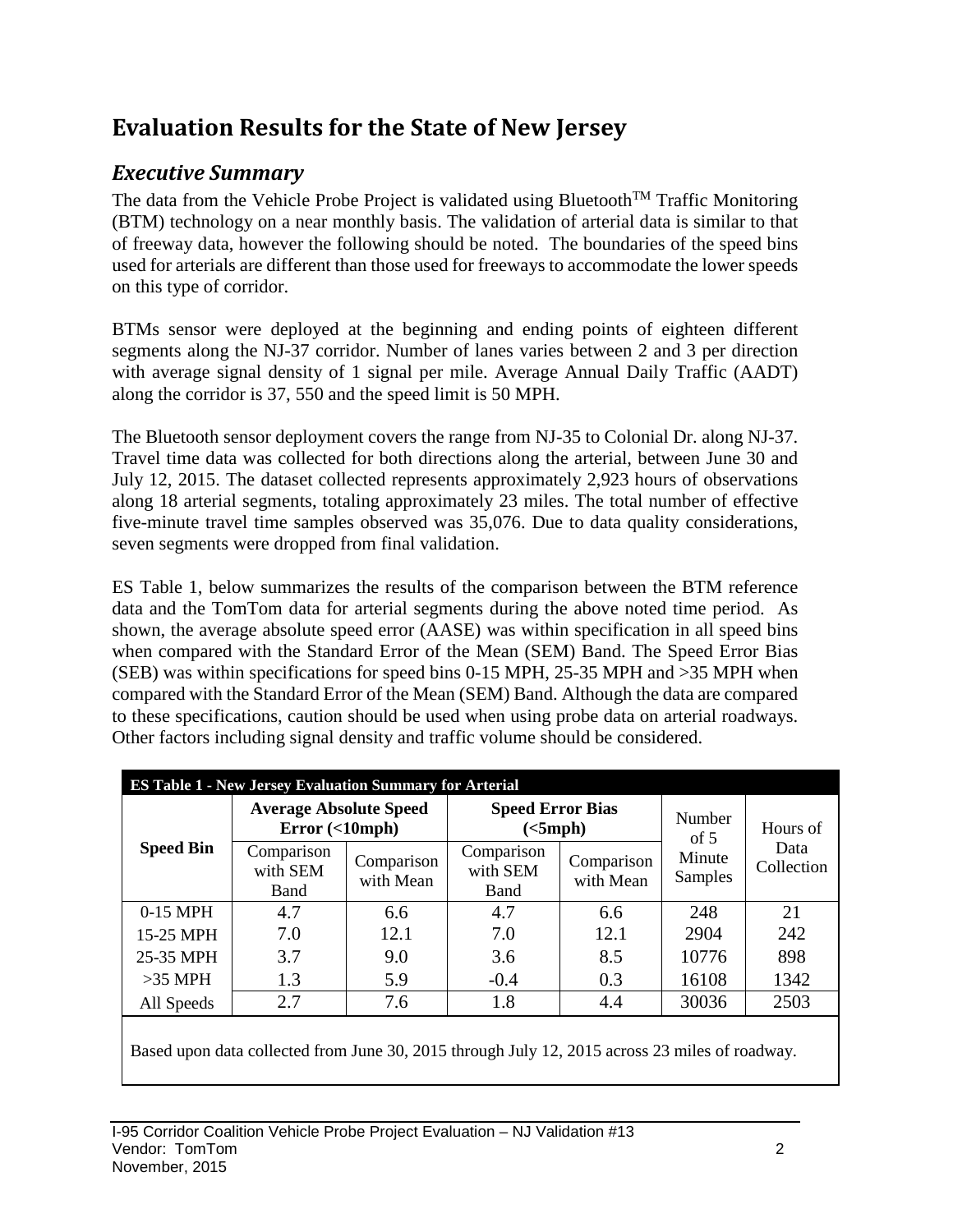### *Data Collection*

Travel time samples were collected along 18 arterial segments with the assistance of New Jersey Department of Transportation (NJDOT) personnel. Arterial segments studied were located NJ-37 corridor from NJ-35 to Colonial Dr. Travel time data was collected for both directions along the NJ-37 arterial between June 30 and July 12, 2015. Segment locations were chosen with a high-likelihood of observing recurrent and non-recurrent congestion during peak and off-peak periods.

Figure 1 presents an overview snapshot of the placement of sensors for the collection of data on the NJ-37 corridor in New Jersey. Red segments represent arterial segments selected for analysis. Number of lanes varies between 2 and 3 per direction with average signal density of 1 signal per mile. Average Annual Daily Traffic (AADT) along the corridor is 37,550 and the speed limit is 50 MPH.



**Figure 1** — Locations of all segments selected for analysis in New Jersey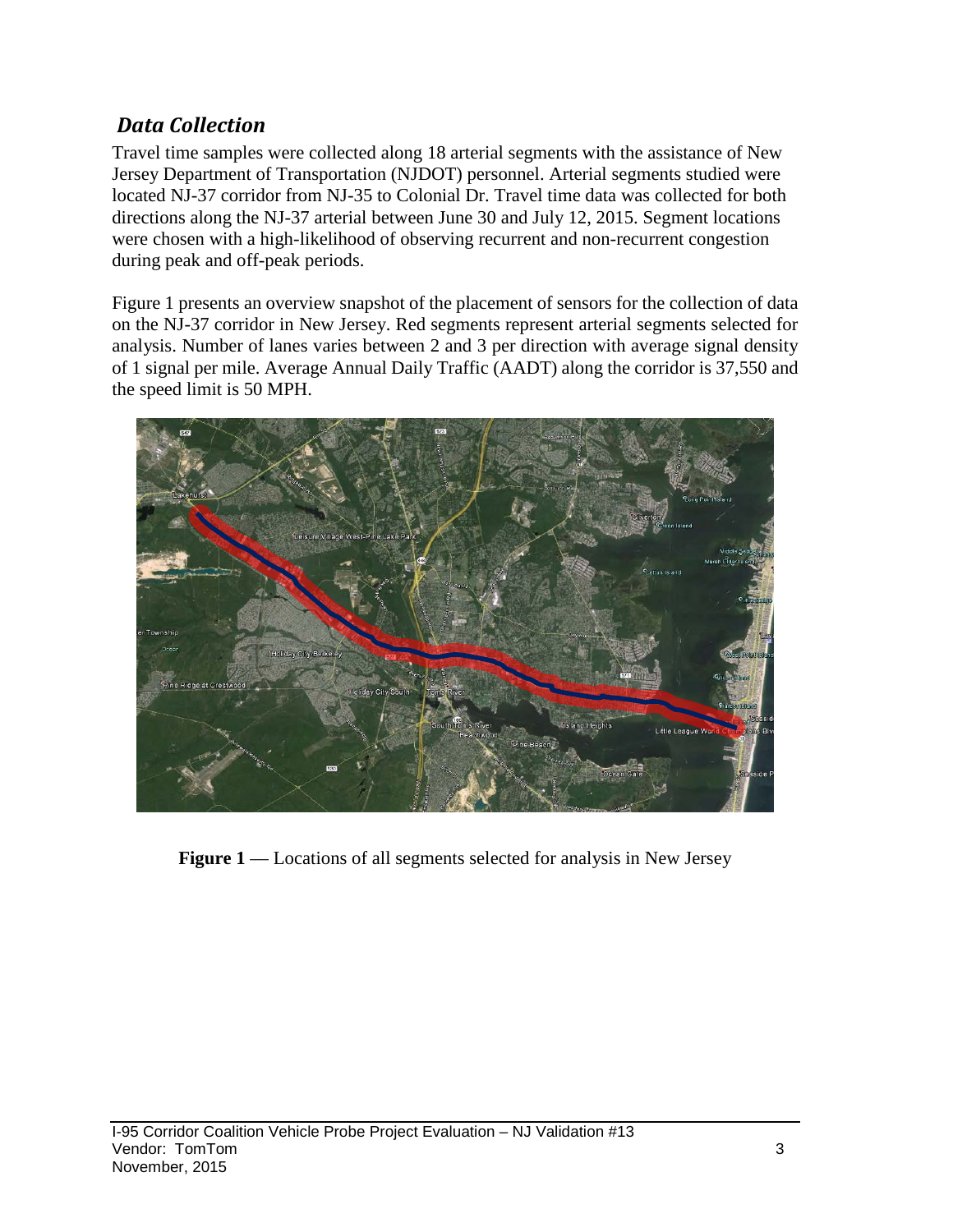#### **TMC segments selected for validation in New Jersey**

Table 1 presents the data collection segments from New Jersey. As a whole, these segments cover a total length of 23 arterial miles. Data collection segments are comprised of one or more Traffic Message Channel (TMC) base segments, such that the total length of the data collection segment is one mile long or greater for arterials. When appropriate, consecutive TMC segments are combined to form a data collection segment longer than one mile. Due to data quality considerations, seven of the 18 segments were dropped from final validation. Therefore, the results of the validation performed on 11 bidirectional arterial segments are included in this report. Table 1 contains the summary information on each data collection segment including the latitude/longitude coordinates of the locations at which the Bluetooth sensors were deployed along the US-1 in New Jersey as well as an active map link to view the data collection segment in detail. Click on the map link to see a detailed map for the respective data collection segment. It should be noted that the configuration of the test segments is often such that the endpoint of one segment coincides with the start point of the next segment, so that one Bluetooth sensor covers both data collection segments.

Table 1 also provides data on the precise length of the TMCs comprising the test segment as compared to the measured length between Bluetooth<sup>TM</sup> Traffic Monitoring (BTM) sensors placed on the roadway. An algorithm was developed and documented in a separate report<sup>[1](#page-4-0)</sup> as part of the initial VPP project and is being used for the validation of all vendors in VPPII. Details of the algorithm used to estimate equivalent path travel times based on TomTom data feeds for individual data collection segments are provided in this separate report. This algorithm finds an equivalent TomTom travel time (and therefore travel speed) corresponding to each sample BTM travel time observation on the test segment of interest.

<span id="page-4-0"></span><sup>&</sup>lt;sup>1</sup> Ali Haghani, Masoud Hamedi, Kaveh Farokhi Sadabadi, Estimation of Travel Times for Multiple TMC Segments, prepared for I-95 Corridor Coalition, February 2010 [\(link\)](http://www.i95coalition.org/wp-content/uploads/2015/02/I-95-CC-Estimation-of-Travel-Times-for-Multiple-TMC-Segments-FINAL2.pdf)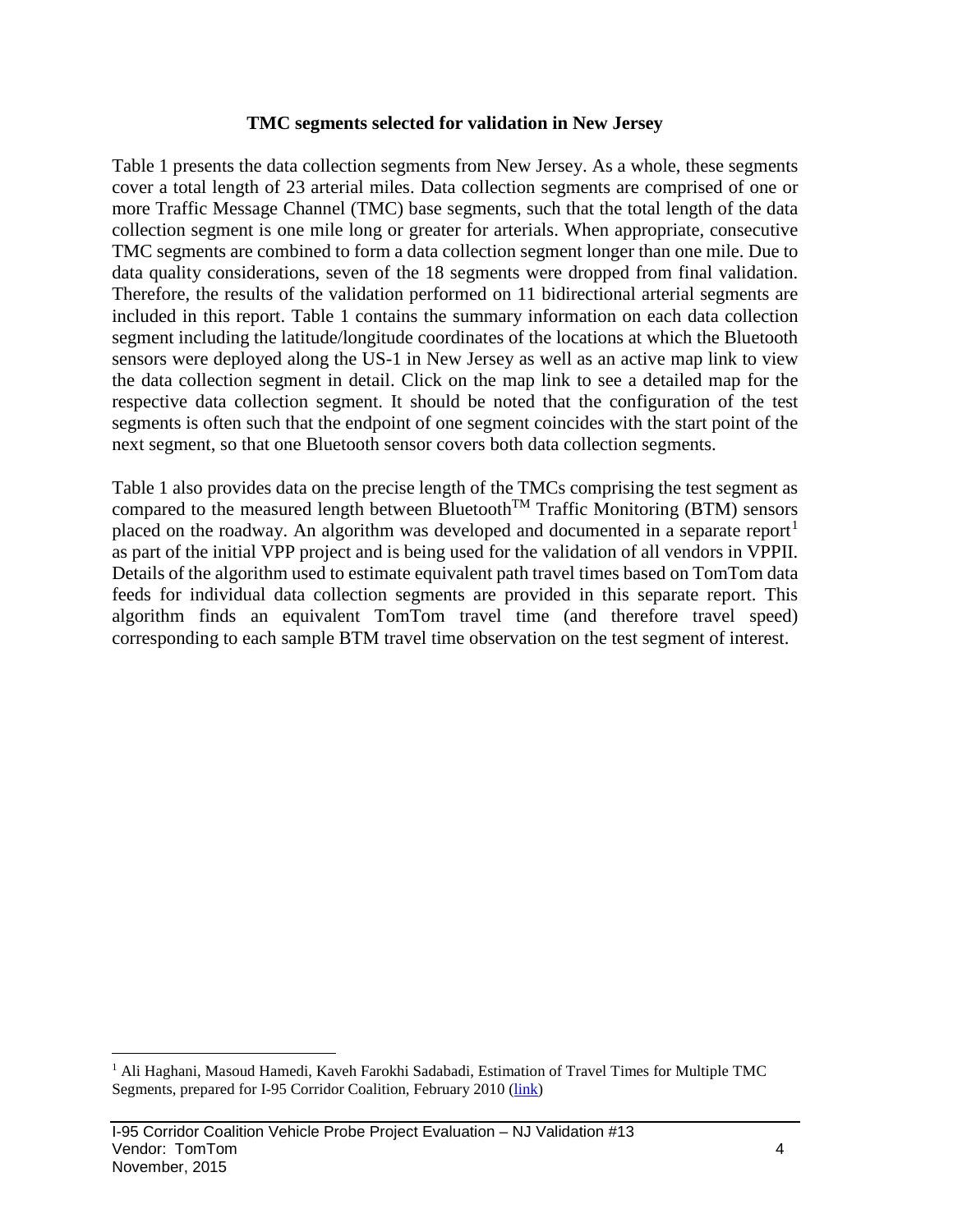| <b>SEGMENT</b>   | <b>DESCRIPTION</b> |              |                           | beginems selected for vanuation in frew acroey<br><b>TMC CODES</b> |            | Deployment    |              |            |
|------------------|--------------------|--------------|---------------------------|--------------------------------------------------------------------|------------|---------------|--------------|------------|
| (Map Link)       | Highway            | <b>State</b> | Starting at               | <b>Begin</b>                                                       | Length     | Begin Lat/Lon |              | Length     |
|                  | New Jersey         | County       | Ending at                 | End                                                                | Number     | End Lat/Lon   |              | % Diff     |
|                  |                    |              |                           |                                                                    |            |               |              | All        |
| <b>Arterials</b> |                    |              |                           |                                                                    |            |               |              | Lengths in |
|                  |                    |              |                           |                                                                    |            |               |              | Miles      |
| A <sup>4</sup>   | NJ-37              | New Jersey   | Coolidge Ave              | 120+07544                                                          | 0.72       | 39.951025     | -74.139699   | 0.72       |
| NJ13-0004        | Westbound          | Ocean        | Vaughn Ave                | 120P07544                                                          | $\sqrt{2}$ | 39.952420     | $-74.153002$ | $-0.2%$    |
| A <sub>5</sub>   | $NJ-37$            | New Jersey   | Vaughn Ave                | $120+07545$                                                        | 0.51       | 39.952420     | $-74.153002$ | 0.51       |
| NJ13-0005        | Westbound          | Ocean        | <b>Washington St</b>      | 120P07545                                                          | 2          | 39.954342     | $-74.162214$ | 0.9%       |
| A8               | NJ-37              | New Jersey   | <b>Clifton Ave</b>        | $120+07548$                                                        | 0.58       | 39.950214     | $-74.124077$ | 0.56       |
| NJ13-0008        | Westbound          | Ocean        | Hooper Ave                | 120+07549                                                          | 3          | 39.950549     | $-74.131010$ | $-3.4%$    |
| A <sub>9</sub>   | NJ-37              | New Jersey   | Hooper Ave                | 120P07549                                                          | 0.71       | 39.950549     | $-74.131010$ | 0.70       |
| NJ13-0009        | Westbound          | Ocean        | NJ-166/Main St            | 120+07550                                                          | 2          | 39.951025     | -74.139699   | $-1.8%$    |
| A10              | $NJ-37$            | New Jersey   | NJ-166/Main St            | 120P07550                                                          | 1.48       | 39.951025     | -74.139699   | 0.90       |
| NJ13-0010        | Westbound          | Ocean        | Hospital Dr               | $120+10495$                                                        | 4          | 39.952420     | $-74.153002$ | $-39.3%$   |
| A11              | $NJ-37$            | New Jersey   | Hospital Dr               | $120+10495$                                                        | 0.99       | 39.952420     | $-74.153002$ | 0.64       |
| NJ13-0011        | Westbound          | Ocean        | Oak Ridge Pkwy            | 120P10495                                                          | 2          | 39.954342     | $-74.162214$ | $-35.6%$   |
| A12              | $NJ-37$            | New Jersey   | Oak Ridge Pkwy            | $120+10494$                                                        | 2.55       | 39.954342     | $-74.162214$ | 0.77       |
| NJ13-0012        | Westbound          | Ocean        | Rubelle Pl                | $120+13245$                                                        | 3          | 39.957649     | -74.169999   | $-69.8%$   |
| A14              | $NJ-37$            | New Jersey   | Romana Ln                 | $120+13245$                                                        | 1.97       | 39.960685     | $-74.177189$ | 0.55       |
| NJ13-0014        | Westbound          | Ocean        | Chemical Corp Entrance Rd | $120+13245$                                                        |            | 39.963570     | -74.187499   | $-72.1%$   |
| A15              | $NJ-37$            | New Jersey   | Chemical Corp Entrance Rd | $120+13245$                                                        | 1.97       | 39.963570     | $-74.187499$ | 0.90       |
| NJ13-0015        | Westbound          | Ocean        | Northampton Blvd          | 120+13245                                                          |            | 39.963683     | $-74.200637$ | $-54.3%$   |
| A16              | $NJ-37$            | New Jersey   | Northampton Blvd          | 120P13245                                                          | $0.80\,$   | 39.963683     | $-74.200637$ | 0.82       |
| NJ13-0016        | Westbound          | Ocean        | Commonwealth Blvd         | $120+10493$                                                        | 2          | 39.965783     | $-74.217358$ | 2.2%       |
| A17              | $NJ-37$            | New Jersey   | Commonwealth Blvd         | 120P10493                                                          | 1.76       | 39.965783     | $-74.217358$ | 0.66       |
| NJ13-0017        | Westbound          | Ocean        | Buckingham Dr             | $120+10491$                                                        | 2          | 39.967673     | -74.228553   | $-62.5%$   |

**Table 1 Segments selected for validation in New Jersey**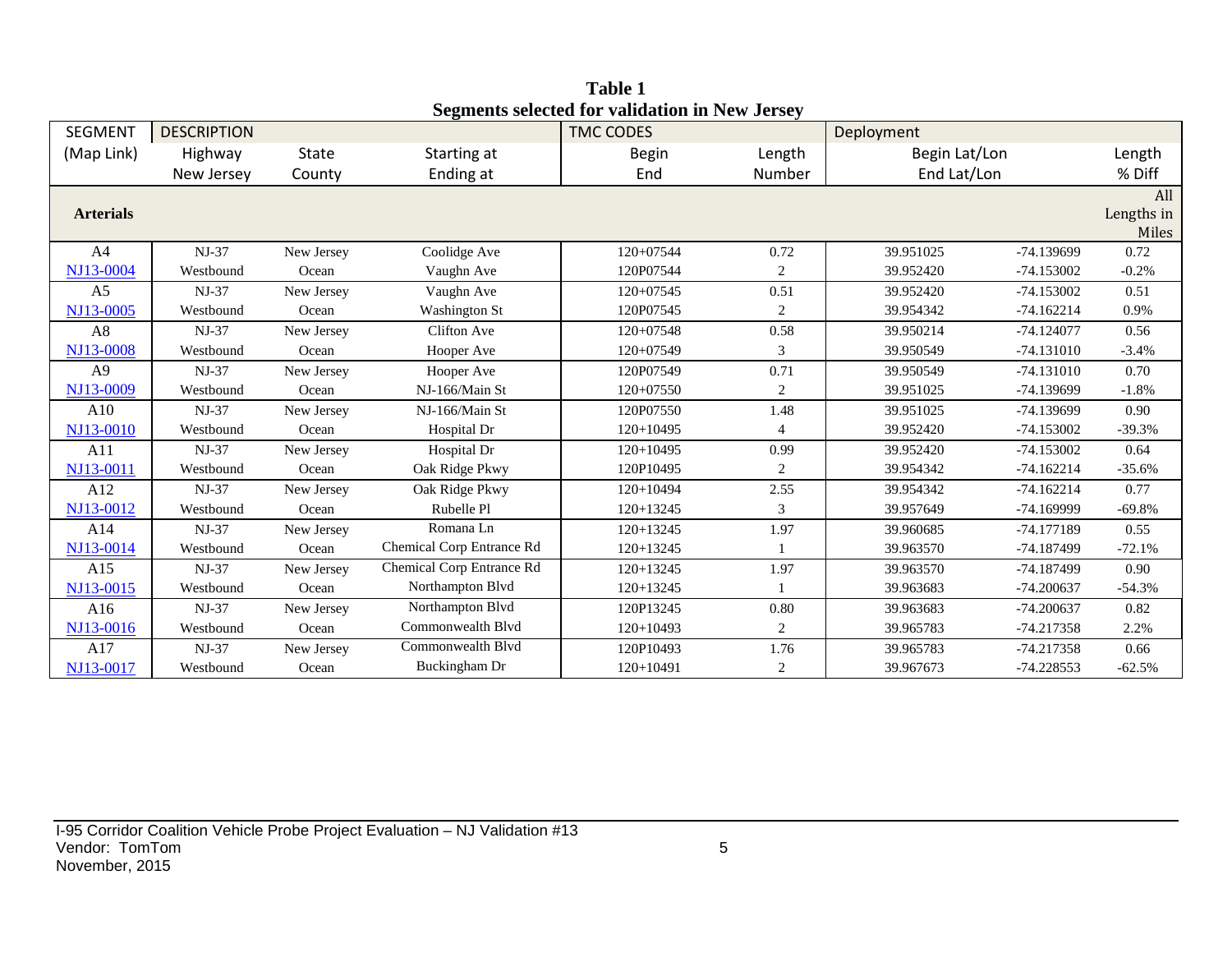| <b>SEGMENT</b>   | <b>DESCRIPTION</b> |            |                           | $\alpha$ , and $\alpha$ and $\alpha$ and $\alpha$ and $\alpha$ and $\alpha$ and $\alpha$<br><b>TMC CODES</b> |                | Deployment    |              |           |
|------------------|--------------------|------------|---------------------------|--------------------------------------------------------------------------------------------------------------|----------------|---------------|--------------|-----------|
| (Map Link)       | Highway            | State      | Starting at               | <b>Begin</b>                                                                                                 | Number         | Begin Lat/Lon |              | Length    |
|                  | New Jersey         | County     | Ending at                 | End                                                                                                          | Length         | End Lat/Lon   |              | % Diff    |
|                  |                    |            |                           |                                                                                                              |                |               |              | All       |
| <b>Arterials</b> |                    |            |                           |                                                                                                              |                |               |              | Lengths   |
|                  |                    |            |                           |                                                                                                              |                |               |              | in Miles  |
| A20              | $NJ-37$            | New Jersey | Buckingham Dr             | 120-10493                                                                                                    | 1.78           | 39.960685     | -74.177189   | 0.66      |
| NJ13-0020        | Eastbound          | Ocean      | Commonwealth Blvd         | 120N10493                                                                                                    | 2              | 39.963570     | -74.187499   | $-62.89%$ |
| A21              | $NJ-37$            | New Jersey | Commonwealth Blyd         | 120-13245                                                                                                    | 0.80           | 39.963570     | -74.187499   | 0.82      |
| NJ13-0021        | Eastbound          | Ocean      | Northampton Blvd          | 120N13245                                                                                                    | $\overline{c}$ | 39.963683     | $-74.200637$ | 2.05%     |
| A22              | $NJ-37$            | New Jersey | Northampton Blvd          | 120-10494                                                                                                    | 1.89           | 39.963683     | $-74.200637$ | 0.90      |
| NJ13-0022        | Eastbound          | Ocean      | Chemical Corp Entrance Rd | 120-10494                                                                                                    |                | 39.965783     | $-74.217358$ | $-52.34%$ |
| A23              | $NJ-37$            | New Jersey | Chemical Corp Entrance Rd | 120-10494                                                                                                    | 1.89           | 39.965783     | $-74.217358$ | 0.55      |
| NJ13-0023        | Eastbound          | Ocean      | Romana Ln                 | 120-10494                                                                                                    |                | 39.967673     | -74.228553   | $-70.87%$ |
| A25              | $NJ-37$            | New Jersey | Rubelle Pl                | 120-10494                                                                                                    | 2.58           | 39.974214     | $-74.240690$ | 0.77      |
| NJ13-0025        | Eastbound          | Ocean      | Oak Ridge Pkwy            | 120N10495                                                                                                    | 4              | 39.976978     | -74.245584   | $-70.17%$ |
| A26              | $NJ-37$            | New Jersey | Oak Ridge Pkwy            | 120-07551                                                                                                    | 0.95           | 39.976978     | -74.245584   | 0.64      |
| NJ13-0026        | Eastbound          | Ocean      | Hospital Dr               | 120-07551                                                                                                    |                | 39.982305     | $-74.252962$ | $-32.44%$ |
| A27              | $NJ-37$            | New Jersey | Hospital Dr               | 120-07551                                                                                                    | 1.49           | 39.982305     | $-74.252962$ | 0.90      |
| NJ13-0027        | Eastbound          | Ocean      | NJ-166/Main St            | 120-07550                                                                                                    | 3              | 39.990116     | $-74.266576$ | $-39.62%$ |
| A28              | $NJ-37$            | New Jersey | NJ-166/Main St            | 120N07550                                                                                                    | 0.70           | 39.990116     | $-74.266576$ | 0.70      |
| NJ13-0028        | Eastbound          | Ocean      | Hooper Ave                | 120N07549                                                                                                    | 3              | 39.996521     | $-74.279476$ | $-0.70%$  |
| A29              | $NJ-37$            | New Jersey | Hooper Ave                | 120-07548                                                                                                    | 0.59           | 39.996521     | $-74.279476$ | 0.56      |
| NJ13-0029        | Eastbound          | Ocean      | Clifton Ave               | 120-07547                                                                                                    | 3              | 40.001753     | $-74.290070$ | $-4.6%$   |
| A32              | $NJ-37$            | New Jersey | <b>Washington St</b>      | 120N07545                                                                                                    | 0.51           | 39.976978     | -74.245584   | 0.51      |
| NJ13-0032        | Eastbound          | Ocean      | Vaughn Ave                | 120N07544                                                                                                    | 3              | 39.982305     | $-74.252962$ | 0.2%      |
| A33              | $NJ-37$            | New Jersey | Vaughn Ave                | 120-07543                                                                                                    | 0.74           | 39.982305     | -74.252962   | 0.72      |
| NJ13-0033        | Eastbound          | Ocean      | Coolidge Ave              | 120-07543                                                                                                    |                | 39.990116     | $-74.266576$ | $-2.2%$   |

**Table 1 (Cont'd) Segments selected for validation in New Jersey**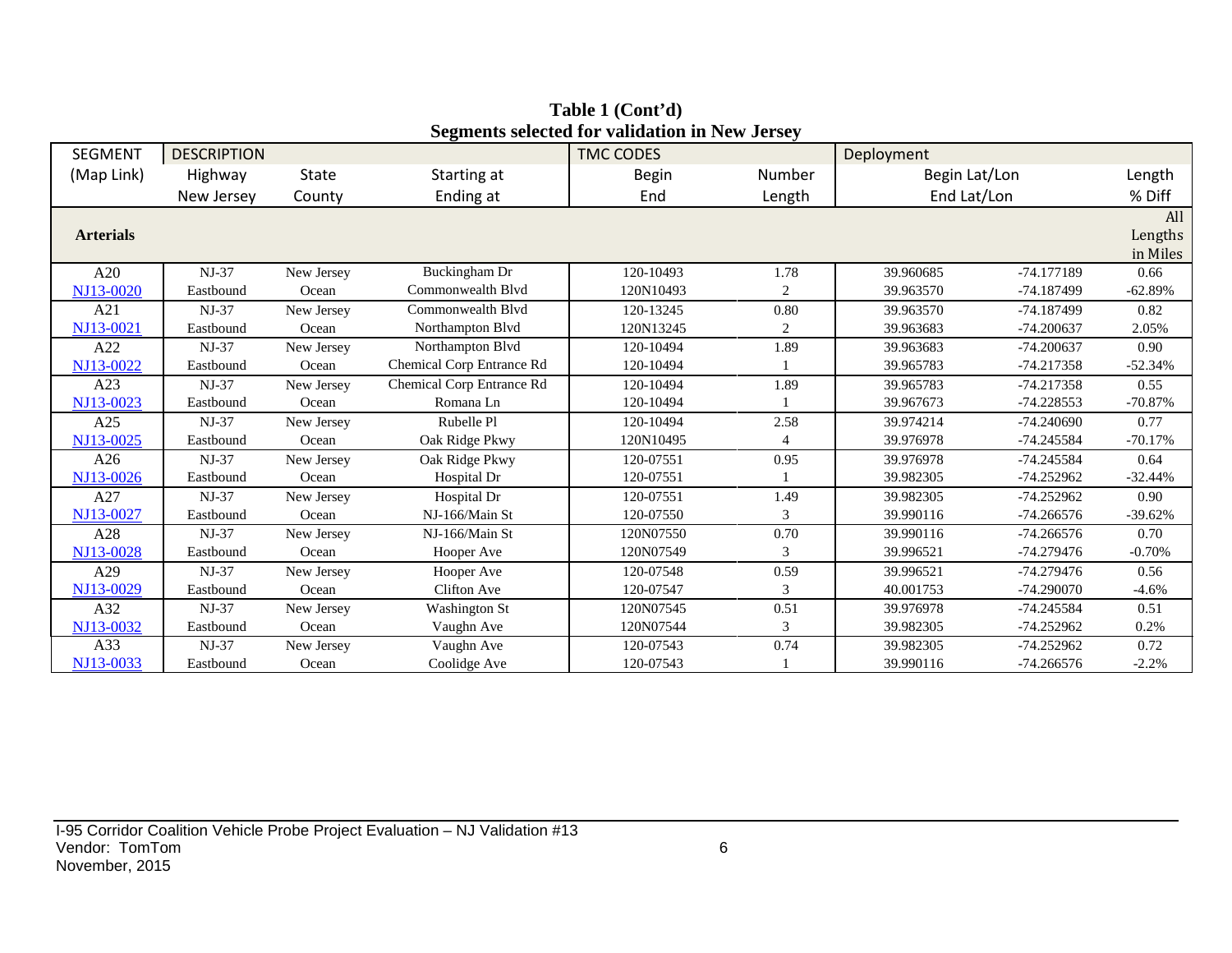### *Analysis of Arterial Results*

Table 2 summarizes the data quality measures obtained as a result of a comparison between Bluetooth and all reported TomTom speeds. Specifications used for comparison include the Average Absolute Speed Error (AASE) and the Speed Error Bias (SEB).

#### Average Absolute Speed Error (AASE)

The AASE is defined as the mean absolute value of the difference between the mean speed reported from the VPP and the ground truth mean speed for a specified time period. The AASE is the primary accuracy metric. Based on the contract specifications, the speed data from the VPP shall have a maximum average absolute error of 10 miles per hour (MPH) in each of four speed ranges: 0-15 MPH, 15-25 MPH, 25-35 MPH, and > 35 MPH.

#### Speed Error Bias (SEB)

The SEB is defined as the average speed error (not the absolute value) in each speed range. SEB is a measure of whether the speed reported in the VPP consistently under or over estimates speed as compared to ground truth speed. Based on the contract specifications, the VPP data shall have a maximum SEB of +/- 5 MPH in each of speed ranges as defined above.

The results are presented as compared against the mean of the ground truth data as well as the 95<sup>th</sup> percent confidence interval for the mean, referred to as the Standard Error of the Mean (SEM) band. The SEM band takes into account any uncertainty in the ground truth speed as measured by BTM equipment due to limited samples and/or data variance. Contract specifications are assessed against the SEM band. (See the *Vehicle Probe Project: Data Use and Application Guide* for additional details on the validation process.) The AASE in the lower two speed bands have proven to be the critical specification (and most difficult) to attain. As shown, the average absolute speed error (AASE) was within specification for all the speed bins when compared with the Standard Error of the Mean (SEM) Band. The Speed Error Bias (SEB) was within specifications for speed bins 0-15 MPH, 25-35 MPH and >35 MPH when compared with the Standard Error of the Mean (SEM) Band.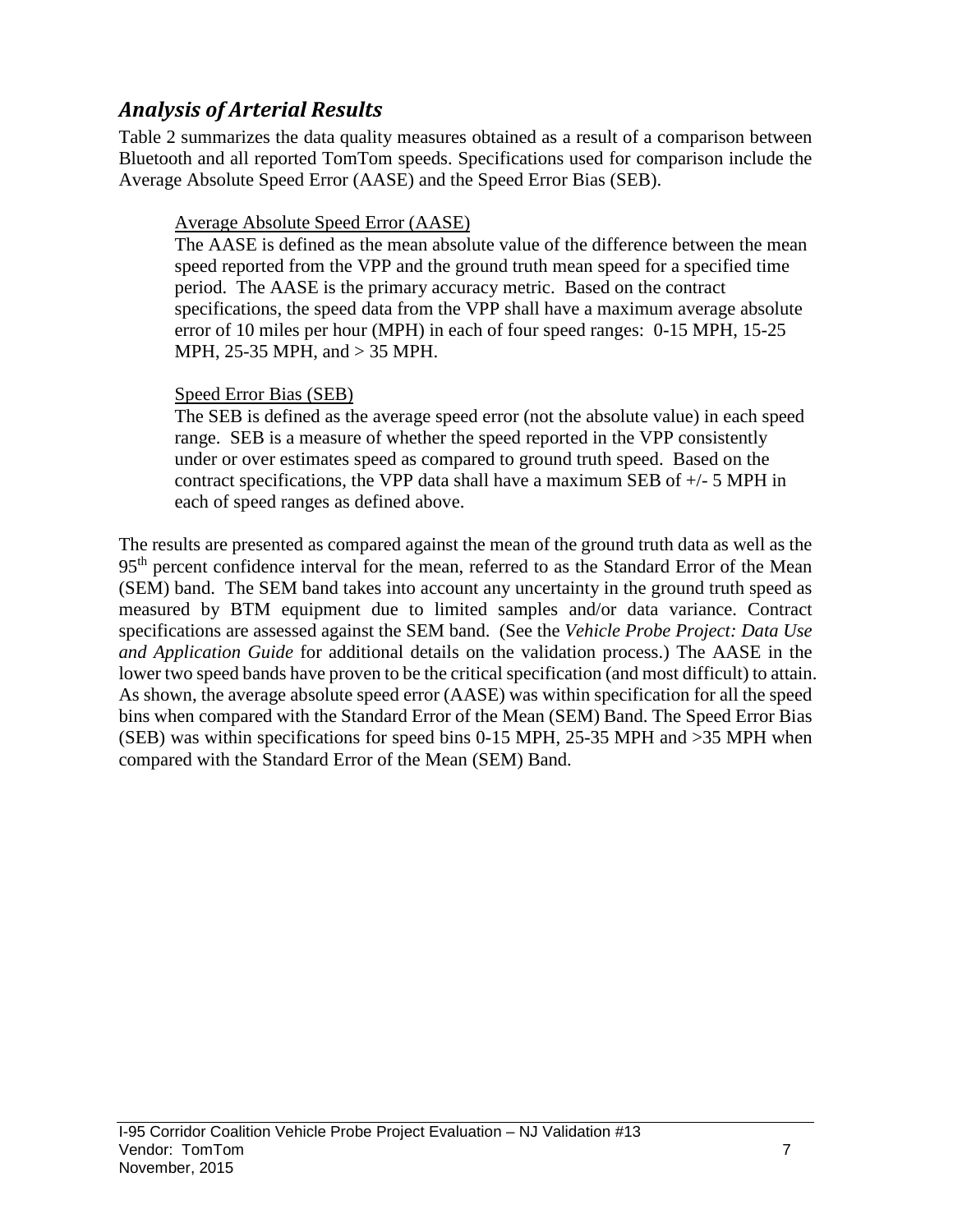|              | This is a pain quality incording for arresting segments in Fig. 6 crocy |          |            |                             |                         |                   |  |
|--------------|-------------------------------------------------------------------------|----------|------------|-----------------------------|-------------------------|-------------------|--|
|              | <b>Data Quality Measures for</b>                                        |          |            |                             |                         |                   |  |
|              | 1.96 SEM Band                                                           |          |            | <b>Mean</b>                 |                         |                   |  |
| <b>SPEED</b> | <b>SEB</b><br><b>AASE</b>                                               |          |            | No. of $5$<br><b>Minute</b> | <b>Hours</b> of<br>Data |                   |  |
| <b>BIN</b>   | 5 mph                                                                   | $10$ mph | <b>SEB</b> | <b>AASE</b>                 | <b>Samples</b>          | <b>Collection</b> |  |
|              | (contract specifications)                                               |          |            |                             |                         |                   |  |
| $0 - 15$     | 4.7                                                                     | 4.7      | 6.6        | 6.6                         | 248                     | 21                |  |
| $15 - 25$    | 7.0                                                                     | 7.0      | 12.1       | 12.1                        | 2904                    | 242               |  |
| $25 - 35$    | 3.6                                                                     | 3.7      | 8.5        | 9.0                         | 10776                   | 898               |  |
| $35+$        | $-0.4$                                                                  | 1.3      | 0.3        | 5.9                         | 16108                   | 1342              |  |

**TABLE 2 Data quality measures for arterial segments in New Jersey**

Table 3 shows the percentage of the time TomTom data falls within 5 mph of the SEM band and the mean for each speed bin for all the arterial data segments in this validation report.

|  |                            |                                             |                                                         | Criteria for arterial segments in frew Jersey |                                                     |                |
|--|----------------------------|---------------------------------------------|---------------------------------------------------------|-----------------------------------------------|-----------------------------------------------------|----------------|
|  |                            |                                             |                                                         |                                               |                                                     |                |
|  |                            | 1.96 SEM Band                               | <b>Mean</b>                                             |                                               |                                                     |                |
|  | <b>SPEED</b><br><b>BIN</b> | Percentage<br>falling<br>inside the<br>band | Percentage<br>falling<br>within 5<br>mph of the<br>band | Percentage<br>equal to the<br>mean            | <b>Percentage</b><br>within 5<br>mph of the<br>mean | No. of<br>Obs. |
|  | $0 - 15$                   | 15%                                         | 65%                                                     | $0\%$                                         | 55%                                                 | 248            |
|  | $15 - 25$                  | 19%                                         | 47%                                                     | 0%                                            | 16%                                                 | 2904           |
|  | $25 - 35$                  | 44%                                         | 67%                                                     | 0%                                            | 34%                                                 | 10776          |
|  | $35+$                      | 67%                                         | 91%                                                     | 0%                                            | 48%                                                 | 16108          |

**Table 3 Percent observations meeting data quality criteria for arterial segments in New Jersey**

Tables 4 and 5 present detailed data for individual TMC segments in this validation in a similar format as Tables 2 and 3, respectively. Note that for some segments and in some speed bins the comparison results may not be reliable due to the small number of observations.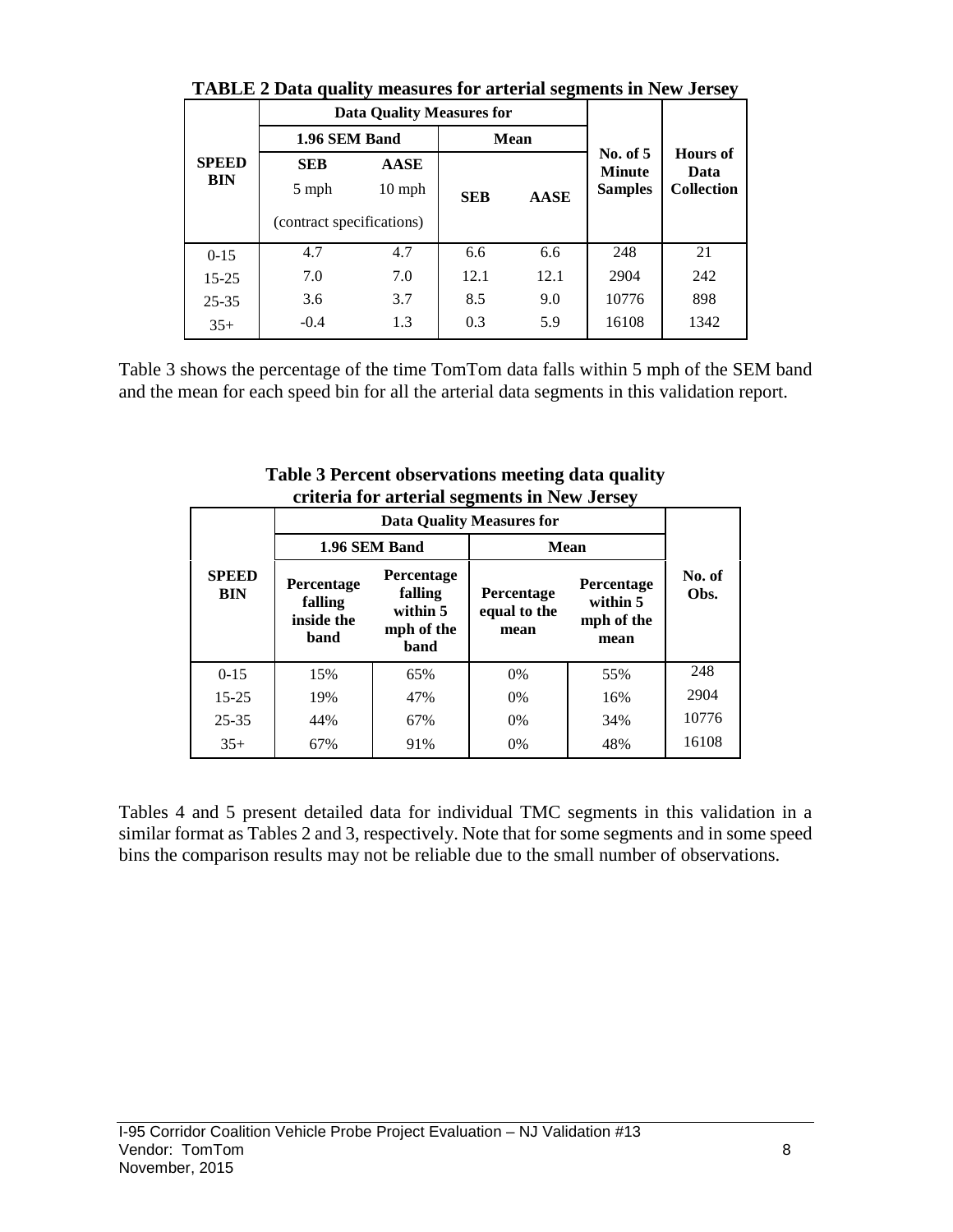|                  |                      |                              |                            | тем астэс)<br><b>Data Quality Measures for</b> |                                                     |                                             |                                                            |                          |  |
|------------------|----------------------|------------------------------|----------------------------|------------------------------------------------|-----------------------------------------------------|---------------------------------------------|------------------------------------------------------------|--------------------------|--|
|                  | <b>Standard</b>      |                              |                            | 1.96 SEM Band                                  |                                                     |                                             | Mean                                                       |                          |  |
| TMC              | <b>TMC</b><br>length | <b>Bluetooth</b><br>distance | <b>SPEED</b><br><b>BIN</b> | <b>Speed Error</b><br><b>Bias</b>              | Average<br><b>Absolute</b><br><b>Speed</b><br>Error | <b>Speed</b><br><b>Error</b><br><b>Bias</b> | Average<br><b>Absolute</b><br><b>Speed</b><br><b>Error</b> | No. of<br>Obs.           |  |
|                  |                      |                              | $0 - 15$                   | 1.4                                            | 1.4                                                 | 2.1                                         | 2.6                                                        | $5*$                     |  |
|                  | 0.72                 | 0.72                         | $15 - 25$                  | 1.3                                            | 1.5                                                 | 6.7                                         | 7.4                                                        | $21*$                    |  |
| NJ13-0004        |                      |                              | 25-35                      | 0.0                                            | 0.2                                                 | 1.2                                         | 2.7                                                        | 582                      |  |
|                  |                      |                              | $35+$                      | $-2.9$                                         | 2.9                                                 | $-8.2$                                      | 8.2                                                        | 1549                     |  |
|                  |                      |                              | $0 - 15$                   | 5.2                                            | 5.2                                                 | 6.9                                         | 7.0                                                        | $8*$                     |  |
| NJ13-0005        | 0.50                 | 0.51                         | 15-25                      | 2.2                                            | 2.2                                                 | 6.4                                         | 6.5                                                        | 423                      |  |
|                  |                      |                              | 25-35                      | 0.3                                            | 0.4                                                 | 2.5                                         | 3.5                                                        | 1221                     |  |
|                  |                      |                              | $35+$                      | $-2.1$                                         | 2.1                                                 | $-7.1$                                      | 7.2                                                        | 503                      |  |
|                  |                      |                              | $0 - 15$                   | 6.5                                            | 6.5                                                 | 8.3                                         | 8.4                                                        | 61                       |  |
| NJ13-0008        | 0.58                 | 0.56                         | $15 - 25$                  | 9.1                                            | 9.1                                                 | 14.0                                        | 14.1                                                       | 430                      |  |
|                  |                      |                              | $25 - 35$                  | 4.1                                            | 4.2                                                 | 10.1                                        | 10.4                                                       | 1016                     |  |
|                  |                      |                              | $35+$                      | $-0.3$                                         | 0.6                                                 | 0.7                                         | 4.7                                                        | 564                      |  |
|                  |                      |                              | $0 - 15$                   | 3.5                                            | 3.5                                                 | 5.9                                         | 5.9                                                        | $18*$                    |  |
| NJ13-0009        | 0.71                 | 0.70                         | $15 - 25$                  | 6.7                                            | 6.7                                                 | 11.1                                        | 11.3                                                       | 297                      |  |
|                  |                      |                              | 25-35                      | 4.4                                            | 4.5                                                 | 9.4                                         | 9.9                                                        | 877                      |  |
|                  |                      |                              | $35+$                      | 0.0                                            | 0.6                                                 | 1.4                                         | 4.6                                                        | 589                      |  |
|                  |                      |                              | $0 - 15$                   | $\overline{\phantom{a}}$                       | $\overline{\phantom{a}}$                            | $\mathcal{L}$                               | $\mathbf{r}$                                               | $\overline{\phantom{a}}$ |  |
|                  |                      |                              | $15 - 25$                  | 15.0                                           | 15.0                                                | 21.4                                        | 21.4                                                       | $7*$                     |  |
| NJ13-0010        | 089                  | 0.90                         | 25-35                      | 5.7                                            | 5.7                                                 | 12.6                                        | 12.6                                                       | 358                      |  |
|                  |                      |                              | $35+$                      | 0.6                                            | 0.9                                                 | 3.7                                         | 5.8                                                        | 823                      |  |
|                  |                      |                              | $0 - 15$                   |                                                |                                                     |                                             |                                                            |                          |  |
| NJ13-0011        | 062                  | 0.64                         | $15 - 25$                  | 14.5                                           | 14.5                                                | 20.4                                        | 20.4                                                       | 18*                      |  |
|                  |                      |                              | 25-35                      | 7.5                                            | 7.5                                                 | 12.8                                        | 12.9                                                       | 592                      |  |
|                  |                      |                              | $35+$                      | 1.3                                            | 1.5                                                 | 5.8                                         | 6.7                                                        | 489                      |  |
|                  |                      |                              | $0 - 15$                   | 12.0                                           | 12.0                                                | 23.1                                        | 23.1                                                       | $2^\ast$                 |  |
| NJ13-0012        | 0.78                 | 0.77                         | $15 - 25$                  | 7.5                                            | 7.5                                                 | 12.7                                        | 12.7                                                       | 167                      |  |
|                  |                      |                              | 25-35                      | 4.6                                            | 4.6                                                 | 9.7                                         | 9.9                                                        | 544                      |  |
|                  |                      |                              | $35+$                      | 0.6                                            | 0.9                                                 | 3.6                                         | 5.5                                                        | 312                      |  |
|                  |                      |                              | $0 - 15$                   | $\mathcal{L}$                                  | $\sim$                                              | $\mathcal{L}$                               | $\mathcal{L}^{\mathcal{L}}$                                | $\sim$                   |  |
| NJ13-0014        | 0.56                 | 0.55                         | $15 - 25$                  | 14.0                                           | 14.0                                                | 22.5                                        | 22.5                                                       | $19*$                    |  |
|                  |                      |                              | 25-35                      | 6.8                                            | 6.8                                                 | 15.3                                        | 15.4                                                       | 336                      |  |
|                  |                      |                              | $35+$                      | 0.7                                            | $1.1\,$                                             | 5.2                                         | 6.7                                                        | 534                      |  |
|                  |                      |                              | $0-15$                     |                                                | $\mathcal{L}_{\mathcal{A}}$                         | $\sim$                                      | $\sim$                                                     |                          |  |
| NJ13-0015        | 0.90                 | 0.90                         | 15-25                      | 9.0                                            | 9.0                                                 | 25.9                                        | 25.9                                                       | $4*$                     |  |
|                  |                      |                              | 25-35                      | 5.2                                            | 5.2                                                 | 14.0                                        | 14.0                                                       | 56                       |  |
|                  |                      |                              | $35+$                      | $-0.1$<br>$\blacksquare$                       | 0.9<br>÷,                                           | 1.2<br>$\sim$                               | 4.8<br>$\sim$                                              | 703                      |  |
|                  |                      |                              | $0 - 15$                   | $\blacksquare$                                 | $\sim$                                              | $\sim$                                      | $\sim$                                                     | $\overline{\phantom{a}}$ |  |
| <b>NJ13-0016</b> | 0.80                 | 0.82                         | 15-25                      |                                                |                                                     |                                             |                                                            | $\sim$                   |  |
|                  |                      |                              | 25-35                      | 4.7<br>0.2                                     | 4.7<br>0.7                                          | 16.6<br>2.4                                 | 16.6<br>4.7                                                | 62                       |  |
|                  |                      |                              | $35+$                      | $\sim$                                         | $\sim$                                              | $\sim$                                      | $\sim$                                                     | 1310<br>$\sim$           |  |
|                  |                      |                              | $0-15$<br>15-25            | 7.2                                            | 7.2                                                 | 24.8                                        | 24.8                                                       | $1*$                     |  |
| NJ13-0017        | 0.68                 | 0.66                         |                            |                                                |                                                     |                                             |                                                            | $11*$                    |  |
|                  |                      |                              | $25 - 35$<br>$35+$         | 4.6<br>$-0.1$                                  | 4.6<br>0.6                                          | 14.8<br>0.6                                 | 14.8<br>3.9                                                | 1612                     |  |
|                  |                      |                              |                            |                                                |                                                     |                                             |                                                            |                          |  |

#### **Table 4 Data quality measures for individual arterial validation segments in the state of New Jersey**

\*Results in the specified row may not be reliable due to small number of observations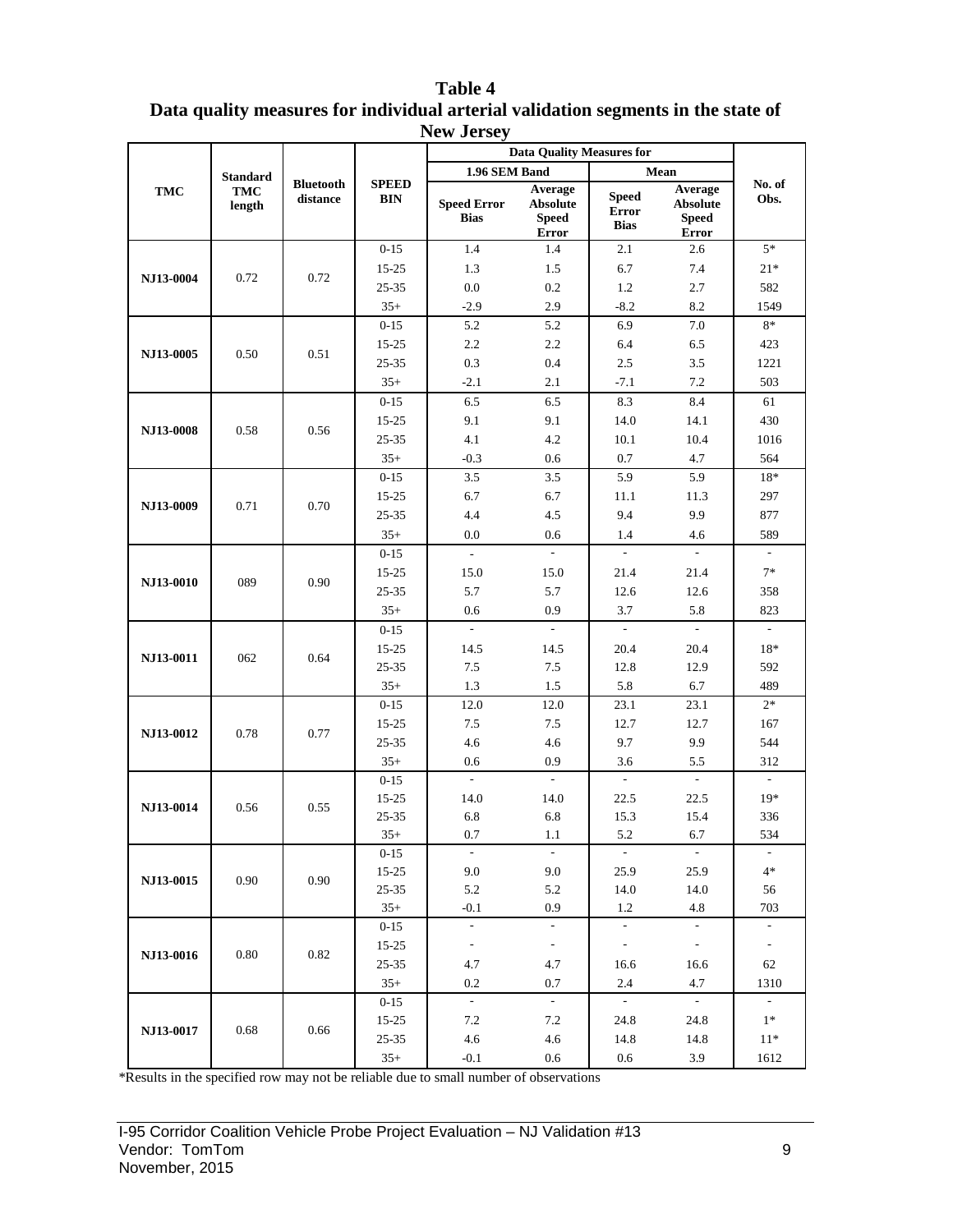|                  |                                         |                              |                        | 1101100<br><b>Data Quality Measures for</b> |                                                     |                                             |                                                            |                             |  |  |
|------------------|-----------------------------------------|------------------------------|------------------------|---------------------------------------------|-----------------------------------------------------|---------------------------------------------|------------------------------------------------------------|-----------------------------|--|--|
|                  |                                         |                              |                        | 1.96 SEM Band                               |                                                     |                                             | Mean                                                       |                             |  |  |
| TMC              | <b>Standard</b><br><b>TMC</b><br>length | <b>Bluetooth</b><br>distance | <b>SPEED</b><br>BIN    | <b>Speed Error</b><br><b>Bias</b>           | Average<br><b>Absolute</b><br><b>Speed</b><br>Error | <b>Speed</b><br><b>Error</b><br><b>Bias</b> | Average<br><b>Absolute</b><br><b>Speed</b><br><b>Error</b> | No. of<br>Obs.              |  |  |
|                  |                                         |                              | $0 - 15$               | $\mathcal{L}^{\mathcal{A}}$                 | $\sim$                                              | $\sim$                                      | $\sim$                                                     | $\mathcal{L}_{\mathcal{A}}$ |  |  |
|                  |                                         |                              | $15 - 25$              | 19.2                                        | 19.2                                                | 24.6                                        | 24.6                                                       | $3*$                        |  |  |
| <b>NJ13-0020</b> | 0.68                                    | 0.66                         | 25-35                  | 3.4                                         | 3.4                                                 | 15.9                                        | 15.9                                                       | 112                         |  |  |
|                  |                                         |                              | $35+$                  | $-0.3$                                      | 0.7                                                 | 1.6                                         | 5.8                                                        | 1025                        |  |  |
|                  |                                         |                              | $0 - 15$               | $\mathcal{L}_{\mathcal{A}}$                 | $\sim$                                              | $\sim$                                      | $\sim$                                                     | $\overline{\phantom{a}}$    |  |  |
|                  |                                         |                              | 15-25                  | 9.4                                         | 9.4                                                 | 25.9                                        | 25.9                                                       | $3*$                        |  |  |
| NJ13-0021        | 0.80                                    | 0.82                         | 25-35                  | 5.0                                         | 5.0                                                 | 16.3                                        | 16.3                                                       | 55                          |  |  |
|                  |                                         |                              | $35+$                  | 0.3                                         | 0.9                                                 | 3.4                                         | 5.7                                                        | 1045                        |  |  |
|                  |                                         |                              | $0 - 15$               | $\sim$                                      | $\mathbb{Z}^2$                                      | $\omega$                                    | $\sim$                                                     | $\blacksquare$              |  |  |
|                  |                                         |                              | $15 - 25$              | 4.8                                         | 4.8                                                 | 14.1                                        | 14.1                                                       | $6*$                        |  |  |
| NJ13-0022        | 0.90                                    | 0.90                         | 25-35                  | 2.8                                         | 2.9                                                 | 10.2                                        | 10.6                                                       | 157                         |  |  |
|                  |                                         |                              | $35+$                  | 0.0                                         | 0.9                                                 | 1.7                                         | 6.2                                                        | 493                         |  |  |
|                  |                                         |                              | $0 - 15$               | $\mathcal{L}^{\mathcal{L}}$                 | $\mathcal{L}^{\mathcal{A}}$                         | $\sim$                                      | $\sim$                                                     | $\mathbb{Z}^{\mathbb{Z}}$   |  |  |
|                  | 0.56                                    |                              | $15 - 25$              | 9.1                                         | 9.1                                                 | 17.6                                        | 17.6                                                       | 28*                         |  |  |
| NJ13-0023        |                                         | 0.55                         | 25-35                  | 3.1                                         | 3.1                                                 | 9.7                                         | 10.1                                                       | 230                         |  |  |
|                  |                                         |                              | $35+$                  | $-0.1$                                      | 0.7                                                 | 2.7                                         | 5.9                                                        | 465                         |  |  |
|                  |                                         |                              | $0 - 15$               | $\mathcal{L}^{\mathcal{A}}$                 | $\mathbb{Z}^2$                                      | $\mathcal{L}^{\mathcal{A}}$                 | $\sim$                                                     | $\mathcal{L}^{\mathcal{A}}$ |  |  |
|                  |                                         |                              | $15 - 25$              | 11.0                                        | 11.0                                                | 15.6                                        | 15.7                                                       | 420                         |  |  |
| NJ13-0025        | 0.79                                    | 0.77                         | 25-35                  | 6.8                                         | 6.9                                                 | 13.4                                        | 13.4                                                       | 422                         |  |  |
|                  |                                         |                              | $35+$                  | 0.1                                         | 0.6                                                 | 3.3                                         | 5.4                                                        | 105                         |  |  |
|                  |                                         |                              | $0 - 15$               | 22.7                                        | 22.7                                                | 32.0                                        | 32.0                                                       | $1*$                        |  |  |
|                  | 0.63                                    |                              | $15 - 25$              | 6.4                                         | 6.4                                                 | 16.1                                        | 16.1                                                       | $10*$                       |  |  |
| NJ13-0026        |                                         | 0.64                         | 25-35                  | 7.3                                         | 7.3                                                 | 13.7                                        | 13.9                                                       | 340                         |  |  |
|                  |                                         |                              | $35+$                  | 1.6                                         | 1.9                                                 | 5.5                                         | 6.7                                                        | 583                         |  |  |
|                  |                                         |                              | $0 - 15$               | 10.1                                        | 10.1                                                | 13.5                                        | 13.5                                                       | $10*$                       |  |  |
| NJ13-0027        | 0.89                                    | 0.90                         | $15 - 25$              | 9.6                                         | 9.6                                                 | 17.0                                        | 17.0                                                       | 137                         |  |  |
|                  |                                         |                              | 25-35                  | 5.1                                         | 5.1                                                 | 11.5                                        | 11.6                                                       | 510                         |  |  |
|                  |                                         |                              | $35+$                  | 0.5                                         | 0.9                                                 | 3.0                                         | 5.1                                                        | 317                         |  |  |
|                  |                                         |                              | $0 - 15$               | 3.0                                         | 3.0                                                 | 4.2                                         | 4.3                                                        | 125                         |  |  |
| NJ13-0028        | 0.70                                    | 0.70                         | $15 - 25$              | 7.6                                         | 7.6                                                 | 11.8                                        | 12.0                                                       | 364                         |  |  |
|                  |                                         |                              | 25-35                  | 5.3                                         | 5.3                                                 | 10.7                                        | 10.9                                                       | 929                         |  |  |
|                  |                                         |                              | $35+$                  | $0.4\,$                                     | $\rm 0.8$                                           | 3.6                                         | 5.4                                                        | 230                         |  |  |
|                  |                                         |                              | $0-15$                 | 12.5                                        | 12.5                                                | 19.9                                        | 19.9                                                       | $6*$                        |  |  |
| NJ13-0029        | 0.59                                    | 0.56                         | $15 - 25$              | 3.8                                         | 3.8                                                 | 9.8                                         | 9.9                                                        | 244                         |  |  |
|                  |                                         |                              | $25 - 35$              | 0.5                                         | 0.6                                                 | 3.4                                         | 4.1                                                        | 1065                        |  |  |
|                  |                                         |                              | $35+$                  | $-1.3$<br>$\sim$                            | 1.4<br>$\sim$                                       | $-6.0$<br>$\sim$                            | 6.2<br>$\sim$                                              | 567<br>$\sim 10^{-1}$       |  |  |
|                  |                                         |                              | $0 - 15$               |                                             |                                                     |                                             |                                                            |                             |  |  |
| NJ13-0032        | 0.51                                    | 0.51                         | $15 - 25$<br>$25 - 35$ | 5.1<br>2.7                                  | 5.1<br>2.7                                          | 10.5<br>6.9                                 | 10.6<br>7.5                                                | 296<br>1048                 |  |  |
|                  |                                         |                              | $35+$                  | $-0.2$                                      | 1.4                                                 | $-0.4$                                      | 6.1                                                        | 687                         |  |  |
|                  |                                         |                              | $0 - 15$               | 4.3                                         | 4.3                                                 | 7.0                                         | 7.0                                                        | $12*$                       |  |  |
|                  |                                         |                              |                        | 3.7                                         |                                                     | 8.8                                         | 9.9                                                        | $6*$                        |  |  |
| NJ13-0033        | 0.74                                    | 0.72                         | $15 - 25$<br>$25 - 35$ | 2.3                                         | 3.8<br>2.3                                          | 6.6                                         | 6.9                                                        | 253                         |  |  |
|                  |                                         |                              | $35+$                  | $-1.4$                                      | 2.4                                                 | $-2.6$                                      | 6.8                                                        | 1603                        |  |  |
|                  |                                         |                              |                        |                                             |                                                     |                                             |                                                            |                             |  |  |

**Table 4 (Cont'd) Data quality measures for individual arterial validation segments in the state of New Jersey**

\*Results in the specified row may not be reliable due to small number of observations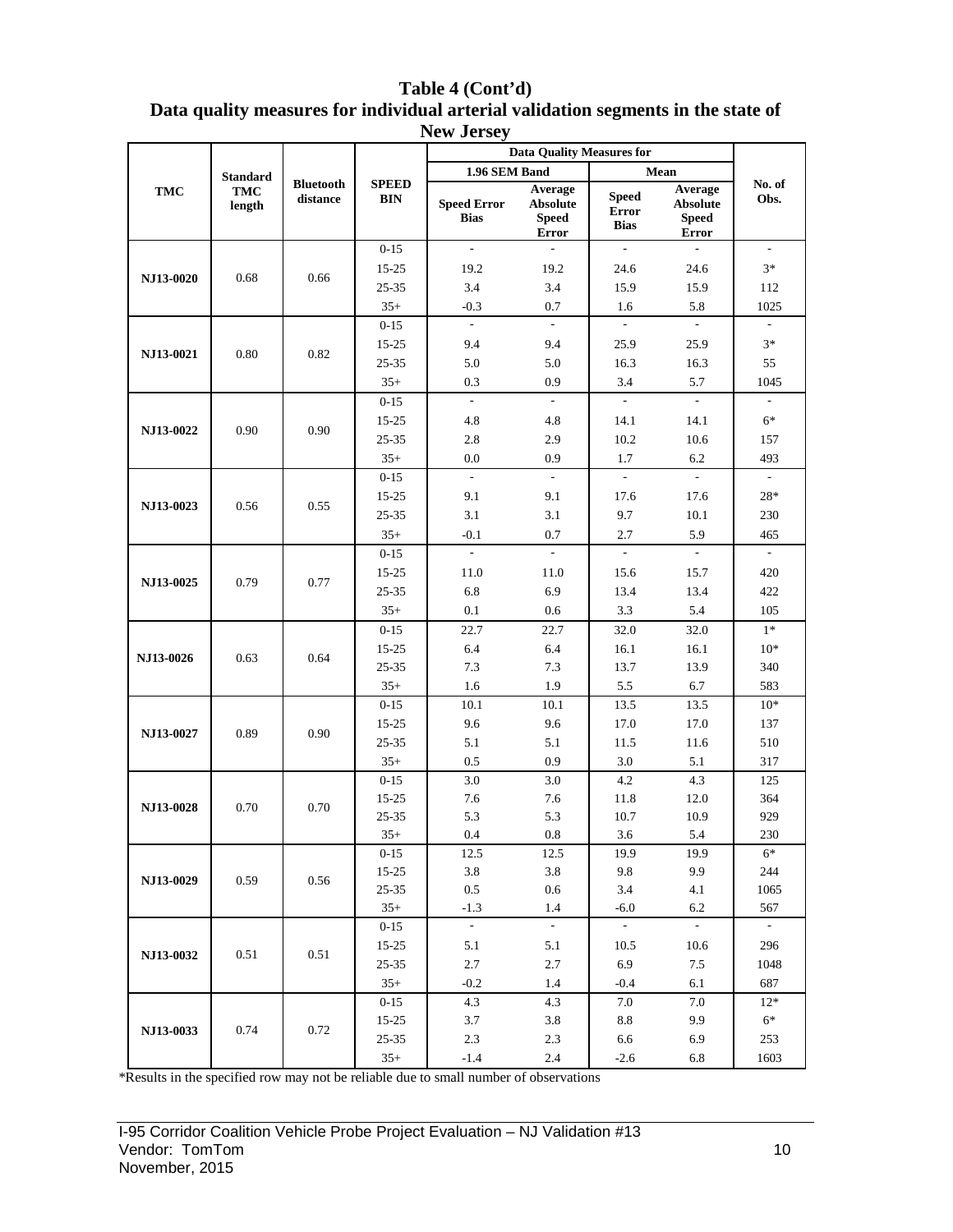#### **Table 5 Observations meeting data quality criteria for individual arterial validation segments in the state of New Jersey**

|                        |                | <b>Data Quality Measures for</b>  |                                 |                                               |                                             |                              |                           |                                       |                                                                                                                                                                                                                                                                                                                                                                                                                                                                                                                                                                                                                                                                                                                                                                                                                                                         |     |  |
|------------------------|----------------|-----------------------------------|---------------------------------|-----------------------------------------------|---------------------------------------------|------------------------------|---------------------------|---------------------------------------|---------------------------------------------------------------------------------------------------------------------------------------------------------------------------------------------------------------------------------------------------------------------------------------------------------------------------------------------------------------------------------------------------------------------------------------------------------------------------------------------------------------------------------------------------------------------------------------------------------------------------------------------------------------------------------------------------------------------------------------------------------------------------------------------------------------------------------------------------------|-----|--|
|                        |                |                                   | 1.96 SEM Band                   |                                               |                                             |                              | Mean                      |                                       |                                                                                                                                                                                                                                                                                                                                                                                                                                                                                                                                                                                                                                                                                                                                                                                                                                                         |     |  |
| <b>TMC</b>             | <b>SPEED</b>   | <b>Speed Error Bias</b>           |                                 | <b>Average Absolute Speed</b><br>Error        |                                             | <b>Speed Error Bias</b>      |                           |                                       |                                                                                                                                                                                                                                                                                                                                                                                                                                                                                                                                                                                                                                                                                                                                                                                                                                                         | No. |  |
|                        | <b>BIN</b>     | No. falling<br>inside the<br>band | % falling<br>inside the<br>band | No. falling<br>within 5<br>mph of the<br>band | % falling<br>within 5<br>mph of<br>the band | No. equal<br>to the<br>mean  | % equal<br>to the<br>mean | No.<br>within 5<br>mph of<br>the mean | <b>Average Absolute</b><br><b>Speed Error</b><br>of<br>Obs.<br>$%$ within<br>5 mph of<br>the mean<br>100%<br>$5*$<br>33%<br>$21*$<br>85%<br>582<br>34%<br>1549<br>$8*$<br>50%<br>39%<br>423<br>74%<br>1221<br>39%<br>503<br>43%<br>61<br>430<br>8%<br>17%<br>1016<br>55%<br>564<br>56%<br>$18*$<br>23%<br>297<br>17%<br>877<br>56%<br>589<br>$7*$<br>0%<br>4%<br>358<br>823<br>44%<br>$\overline{\phantom{a}}$<br>$\overline{\phantom{a}}$<br>0%<br>18*<br>12%<br>592<br>32%<br>489<br>$2*$<br>0%<br>7%<br>167<br>20%<br>544<br>46%<br>312<br>$\overline{\phantom{a}}$<br>L,<br>$19*$<br>0%<br>336<br>4%<br>36%<br>534<br>$\sim$<br>0%<br>$4*$<br>5%<br>56<br>60%<br>703<br>$\sim$<br>$\overline{\phantom{a}}$<br>$\overline{\phantom{a}}$<br>0%<br>62<br>60%<br>1310<br>$\sim$<br>$\overline{\phantom{a}}$<br>$1*$<br>0%<br>0%<br>$11*$<br>70%<br>1612 |     |  |
|                        | $0 - 15$       | $\overline{c}$                    | 40%                             | 5                                             | 100%                                        | $\boldsymbol{0}$             | 0%                        | 5                                     |                                                                                                                                                                                                                                                                                                                                                                                                                                                                                                                                                                                                                                                                                                                                                                                                                                                         |     |  |
| NJ13-0004              | 15-25          | 12                                | 57%                             | 19                                            | 90%                                         | $\boldsymbol{0}$             | 0%                        | 7                                     |                                                                                                                                                                                                                                                                                                                                                                                                                                                                                                                                                                                                                                                                                                                                                                                                                                                         |     |  |
|                        | 25-35          | 515                               | 88%                             | 579                                           | 99%                                         | $\mathbf{1}$                 | 0%                        | 492                                   |                                                                                                                                                                                                                                                                                                                                                                                                                                                                                                                                                                                                                                                                                                                                                                                                                                                         |     |  |
|                        | $35+$          | 811                               | 52%                             | 1214                                          | 78%                                         | $\mathbf{1}$                 | 0%                        | 521                                   |                                                                                                                                                                                                                                                                                                                                                                                                                                                                                                                                                                                                                                                                                                                                                                                                                                                         |     |  |
|                        | $0 - 15$       | $\mathbf{1}$                      | 13%                             | $\overline{4}$                                | 50%                                         | $\mathbf{0}$                 | 0%                        | $\overline{4}$                        |                                                                                                                                                                                                                                                                                                                                                                                                                                                                                                                                                                                                                                                                                                                                                                                                                                                         |     |  |
| NJ13-0005              | 15-25          | 178                               | 42%                             | 362                                           | 86%                                         | $\boldsymbol{0}$             | 0%                        | 165                                   |                                                                                                                                                                                                                                                                                                                                                                                                                                                                                                                                                                                                                                                                                                                                                                                                                                                         |     |  |
|                        | 25-35          | 1014                              | 83%                             | 1206                                          | 99%                                         | $\mathbf{1}$                 | 0%                        | 900                                   |                                                                                                                                                                                                                                                                                                                                                                                                                                                                                                                                                                                                                                                                                                                                                                                                                                                         |     |  |
|                        | $35+$          | 310                               | 62%                             | 420                                           | 84%                                         | 1                            | 0%                        | 195                                   |                                                                                                                                                                                                                                                                                                                                                                                                                                                                                                                                                                                                                                                                                                                                                                                                                                                         |     |  |
| NJ13-0008<br>NJ13-0009 | $0 - 15$       | $\tau$                            | 11%                             | 33                                            | 54%                                         | $\boldsymbol{0}$             | 0%                        | 26                                    |                                                                                                                                                                                                                                                                                                                                                                                                                                                                                                                                                                                                                                                                                                                                                                                                                                                         |     |  |
|                        | 15-25          | 43                                | 10%                             | 137                                           | 32%                                         | $\boldsymbol{0}$             | 0%                        | 36                                    |                                                                                                                                                                                                                                                                                                                                                                                                                                                                                                                                                                                                                                                                                                                                                                                                                                                         |     |  |
|                        | 25-35          | 308                               | 30%                             | 623                                           | 61%                                         | $\boldsymbol{0}$             | 0%                        | 169                                   |                                                                                                                                                                                                                                                                                                                                                                                                                                                                                                                                                                                                                                                                                                                                                                                                                                                         |     |  |
|                        | $35+$          | 444                               | 79%                             | 546                                           | 97%                                         | $\boldsymbol{0}$             | 0%                        | 311                                   |                                                                                                                                                                                                                                                                                                                                                                                                                                                                                                                                                                                                                                                                                                                                                                                                                                                         |     |  |
|                        | $0 - 15$       | $\mathfrak{2}$                    | 11%                             | 15                                            | 83%                                         | $\boldsymbol{0}$             | 0%                        | 10                                    |                                                                                                                                                                                                                                                                                                                                                                                                                                                                                                                                                                                                                                                                                                                                                                                                                                                         |     |  |
|                        | 15-25          | 61                                | 21%                             | 137                                           | 46%                                         | $\boldsymbol{0}$             | 0%                        | 67                                    |                                                                                                                                                                                                                                                                                                                                                                                                                                                                                                                                                                                                                                                                                                                                                                                                                                                         |     |  |
|                        | 25-35          | 218                               | 25%                             | 505                                           | 58%                                         | $\mathbf{1}$                 | 0%                        | 151                                   |                                                                                                                                                                                                                                                                                                                                                                                                                                                                                                                                                                                                                                                                                                                                                                                                                                                         |     |  |
|                        | $35+$          | 442                               | 75%                             | 577                                           | 98%                                         | $\boldsymbol{0}$             | 0%                        | 328                                   |                                                                                                                                                                                                                                                                                                                                                                                                                                                                                                                                                                                                                                                                                                                                                                                                                                                         |     |  |
|                        | $0 - 15$       | $\overline{\phantom{a}}$          | $\overline{\phantom{a}}$        | $\overline{\phantom{a}}$                      |                                             | ÷,                           | $\overline{a}$            |                                       |                                                                                                                                                                                                                                                                                                                                                                                                                                                                                                                                                                                                                                                                                                                                                                                                                                                         |     |  |
|                        | $15 - 25$      | $\boldsymbol{0}$                  | 0%                              | $\boldsymbol{0}$                              | 0%                                          | $\boldsymbol{0}$             | 0%                        | $\boldsymbol{0}$                      |                                                                                                                                                                                                                                                                                                                                                                                                                                                                                                                                                                                                                                                                                                                                                                                                                                                         |     |  |
| NJ13-0010              | 25-35          | 65                                | 18%                             | 171                                           | 48%                                         | $\boldsymbol{0}$             | 0%                        | 13                                    |                                                                                                                                                                                                                                                                                                                                                                                                                                                                                                                                                                                                                                                                                                                                                                                                                                                         |     |  |
|                        | $35+$          | 581                               | 71%                             | 774                                           | 94%                                         | $\boldsymbol{0}$             | 0%                        | 363                                   |                                                                                                                                                                                                                                                                                                                                                                                                                                                                                                                                                                                                                                                                                                                                                                                                                                                         |     |  |
|                        | $0 - 15$       | $\blacksquare$                    | $\overline{\phantom{a}}$        | $\bar{\phantom{a}}$                           | $\overline{\phantom{a}}$                    | $\frac{1}{2}$                | $\overline{\phantom{a}}$  | $\overline{\phantom{a}}$              |                                                                                                                                                                                                                                                                                                                                                                                                                                                                                                                                                                                                                                                                                                                                                                                                                                                         |     |  |
| NJ13-0011              | 15-25          | $\boldsymbol{0}$                  | 0%                              | 3                                             | 17%                                         | $\boldsymbol{0}$             | 0%                        | $\boldsymbol{0}$                      |                                                                                                                                                                                                                                                                                                                                                                                                                                                                                                                                                                                                                                                                                                                                                                                                                                                         |     |  |
|                        | 25-35          | 91                                | 15%                             | 191                                           | 32%                                         | $\boldsymbol{0}$             | 0%                        | 72                                    |                                                                                                                                                                                                                                                                                                                                                                                                                                                                                                                                                                                                                                                                                                                                                                                                                                                         |     |  |
|                        | $35+$          | 261                               | 53%                             | 433                                           | 89%                                         | $\boldsymbol{0}$             | 0%                        | 158                                   |                                                                                                                                                                                                                                                                                                                                                                                                                                                                                                                                                                                                                                                                                                                                                                                                                                                         |     |  |
|                        | $0 - 15$       | $\mathbf{0}$                      | 0%                              | $\boldsymbol{0}$                              | 0%                                          | $\boldsymbol{0}$             | 0%                        | $\boldsymbol{0}$                      |                                                                                                                                                                                                                                                                                                                                                                                                                                                                                                                                                                                                                                                                                                                                                                                                                                                         |     |  |
| NJ13-0012              | 15-25          | 17                                | 10%                             | 66                                            | 40%                                         | $\boldsymbol{0}$             | 0%                        | 12                                    |                                                                                                                                                                                                                                                                                                                                                                                                                                                                                                                                                                                                                                                                                                                                                                                                                                                         |     |  |
|                        | 25-35          | 142                               | 26%                             | 327                                           | 60%                                         | $\boldsymbol{0}$             | 0%                        | 108                                   |                                                                                                                                                                                                                                                                                                                                                                                                                                                                                                                                                                                                                                                                                                                                                                                                                                                         |     |  |
|                        | $35+$          | 203                               | 65%                             | 300                                           | 96%                                         | $\overline{0}$               | 0%                        | 142                                   |                                                                                                                                                                                                                                                                                                                                                                                                                                                                                                                                                                                                                                                                                                                                                                                                                                                         |     |  |
|                        | $0 - 15$       | $\overline{\phantom{a}}$          | $\overline{\phantom{a}}$        | $\overline{\phantom{a}}$                      | $\Box$                                      | $\overline{\phantom{a}}$     | $\overline{\phantom{a}}$  | $\overline{\phantom{a}}$              |                                                                                                                                                                                                                                                                                                                                                                                                                                                                                                                                                                                                                                                                                                                                                                                                                                                         |     |  |
| NJ13-0014              | 15-25          | $\mathbf{1}$                      | 5%                              | 4                                             | 21%                                         | $\boldsymbol{0}$             | 0%                        | $\mathbf{0}$                          |                                                                                                                                                                                                                                                                                                                                                                                                                                                                                                                                                                                                                                                                                                                                                                                                                                                         |     |  |
|                        | 25-35          | 46                                | 14%                             | 112                                           | 33%                                         | $\mathbf{0}$                 | 0%                        | 14                                    |                                                                                                                                                                                                                                                                                                                                                                                                                                                                                                                                                                                                                                                                                                                                                                                                                                                         |     |  |
|                        | $35+$          | 343                               | 64%                             | 501                                           | 94%                                         | $\overline{0}$               | $0\%$                     | 193                                   |                                                                                                                                                                                                                                                                                                                                                                                                                                                                                                                                                                                                                                                                                                                                                                                                                                                         |     |  |
|                        | $0 - 15$       | $\overline{\phantom{a}}$          | $\blacksquare$                  | $\overline{\phantom{a}}$                      | $\sim$                                      | $\overline{\phantom{a}}$     | $\overline{\phantom{a}}$  | $\overline{\phantom{a}}$              |                                                                                                                                                                                                                                                                                                                                                                                                                                                                                                                                                                                                                                                                                                                                                                                                                                                         |     |  |
| NJ13-0015              | $15 - 25$      | $\boldsymbol{0}$                  | $0\%$                           | $\boldsymbol{0}$                              | 0%                                          | $\boldsymbol{0}$             | 0%                        | $\boldsymbol{0}$                      |                                                                                                                                                                                                                                                                                                                                                                                                                                                                                                                                                                                                                                                                                                                                                                                                                                                         |     |  |
|                        | 25-35<br>$35+$ | 13<br>518                         | 23%<br>74%                      | 29<br>659                                     | 52%<br>94%                                  | $\boldsymbol{0}$<br>3        | 0%<br>0%                  | 3<br>421                              |                                                                                                                                                                                                                                                                                                                                                                                                                                                                                                                                                                                                                                                                                                                                                                                                                                                         |     |  |
|                        | $0 - 15$       | $\mathbb{L}$                      | $\mathcal{L}_{\mathcal{A}}$     | $\overline{\phantom{a}}$                      | $\sim$                                      | $\frac{1}{2}$                | $\sim$                    | $\overline{\phantom{a}}$              |                                                                                                                                                                                                                                                                                                                                                                                                                                                                                                                                                                                                                                                                                                                                                                                                                                                         |     |  |
|                        | $15 - 25$      | $\overline{\phantom{a}}$          | $\sim$                          | $\overline{\phantom{a}}$                      | $\sim$                                      | $\qquad \qquad \blacksquare$ | $\overline{\phantom{a}}$  | $\overline{\phantom{a}}$              |                                                                                                                                                                                                                                                                                                                                                                                                                                                                                                                                                                                                                                                                                                                                                                                                                                                         |     |  |
| <b>NJ13-0016</b>       | 25-35          | 11                                | 18%                             | 34                                            | 55%                                         | $\boldsymbol{0}$             | 0%                        | $\boldsymbol{0}$                      |                                                                                                                                                                                                                                                                                                                                                                                                                                                                                                                                                                                                                                                                                                                                                                                                                                                         |     |  |
|                        | $35+$          | 962                               | 73%                             | 1253                                          | 96%                                         | $\boldsymbol{0}$             | 0%                        | 785                                   |                                                                                                                                                                                                                                                                                                                                                                                                                                                                                                                                                                                                                                                                                                                                                                                                                                                         |     |  |
|                        | $0 - 15$       | $\overline{\phantom{a}}$          | $\mathcal{L}^{\mathcal{L}}$     | $\overline{\phantom{a}}$                      | $\sim$                                      | $\frac{1}{2}$                | $\mathcal{L}$             | $\overline{\phantom{a}}$              |                                                                                                                                                                                                                                                                                                                                                                                                                                                                                                                                                                                                                                                                                                                                                                                                                                                         |     |  |
|                        | $15 - 25$      | $\mathbf{0}$                      | 0%                              | $\boldsymbol{0}$                              | 0%                                          | $\boldsymbol{0}$             | 0%                        | $\boldsymbol{0}$                      |                                                                                                                                                                                                                                                                                                                                                                                                                                                                                                                                                                                                                                                                                                                                                                                                                                                         |     |  |
| NJ13-0017              | $25 - 35$      | $\mathfrak{2}$                    | 18%                             | 7                                             | 64%                                         | $\boldsymbol{0}$             | $0\%$                     | $\boldsymbol{0}$                      |                                                                                                                                                                                                                                                                                                                                                                                                                                                                                                                                                                                                                                                                                                                                                                                                                                                         |     |  |
|                        | $35+$          | 1220                              | 76%                             | 1556                                          | 97%                                         | 15                           | 1%                        | 1135                                  |                                                                                                                                                                                                                                                                                                                                                                                                                                                                                                                                                                                                                                                                                                                                                                                                                                                         |     |  |

\*Results in the specified row may not be reliable due to small number of observations

#### **Table 5 (Cont'd)**